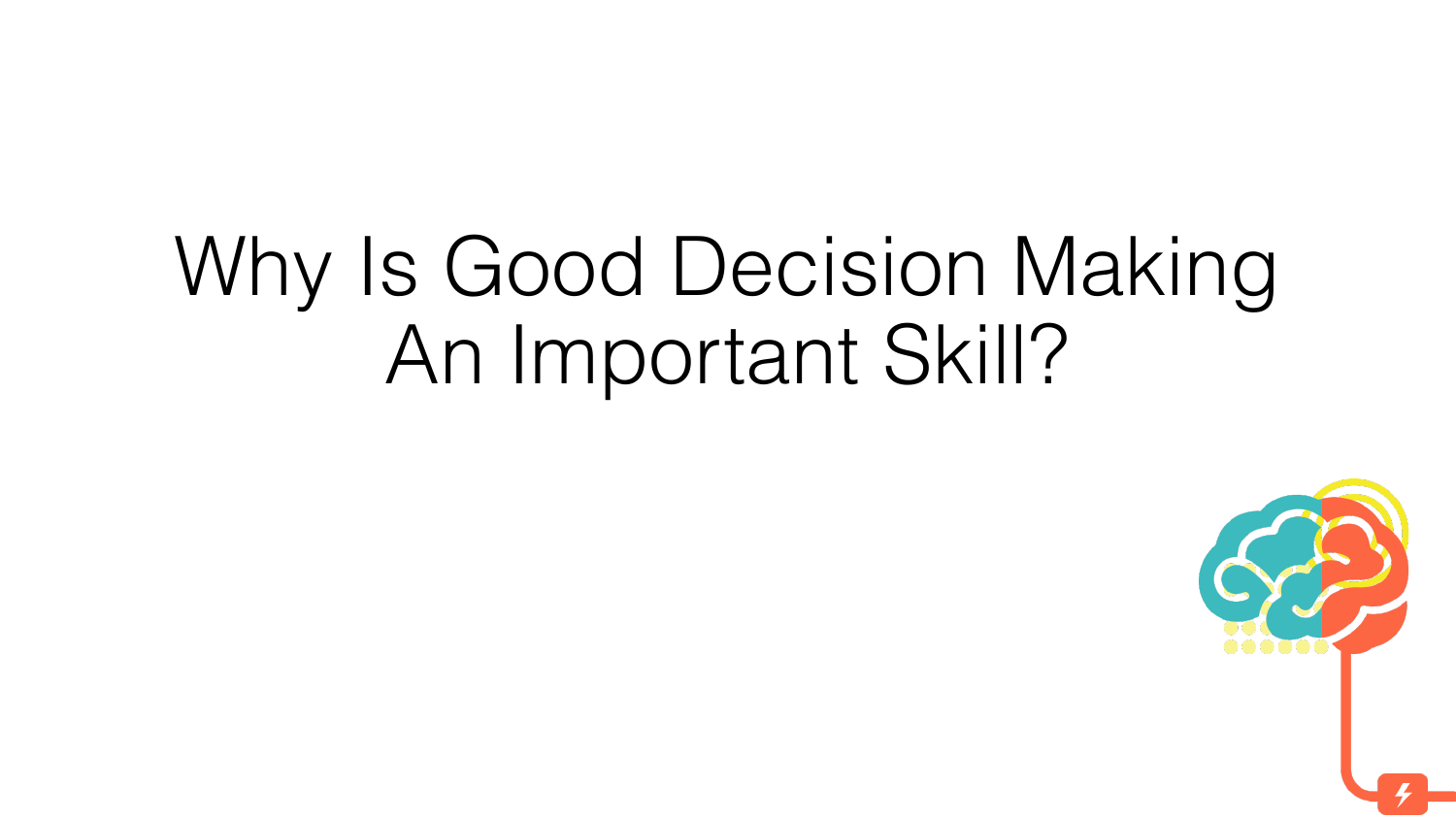How good are you at decision making? It's a strange question but something that has the potential of making a huge impact on all areas of your life. In short, it's a question well worth pondering.





YOUR BRANDING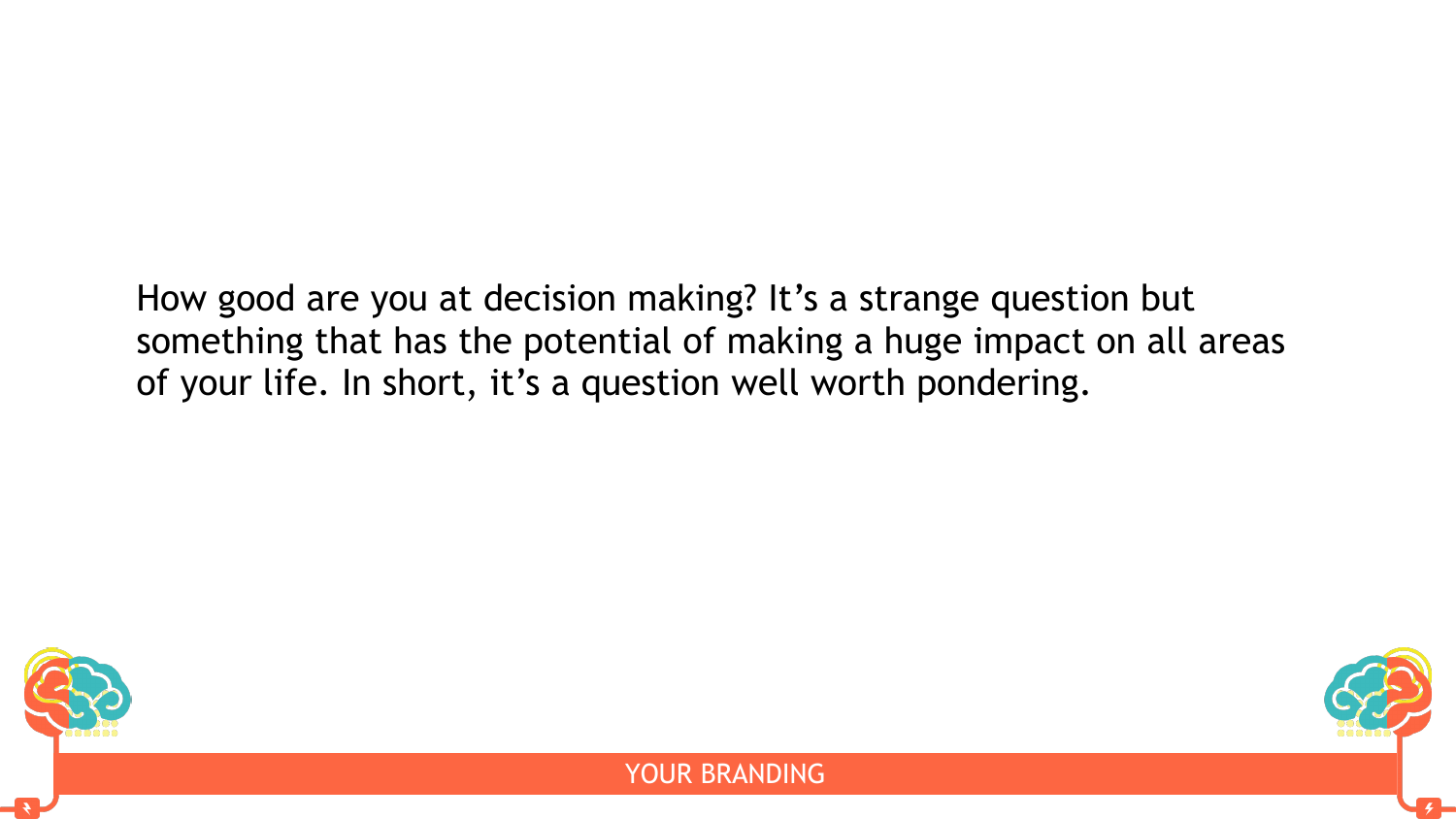Why is great decision making such an important skill? It's because it affects every area of your life. Let's start with your job or career. The higher you move up the corporate ladder, the more responsibility you get. In turn, that means that you have to make more decisions, make them quickly, and of course make the right choices. It's no wonder that decision making is one of the most critical skills we look for in anyone in a leadership position. Improve your decision-making skills, and you improve your chances of moving up into a leadership position. That should mean more money, and potentially more job security (provided





you keep making great decisions).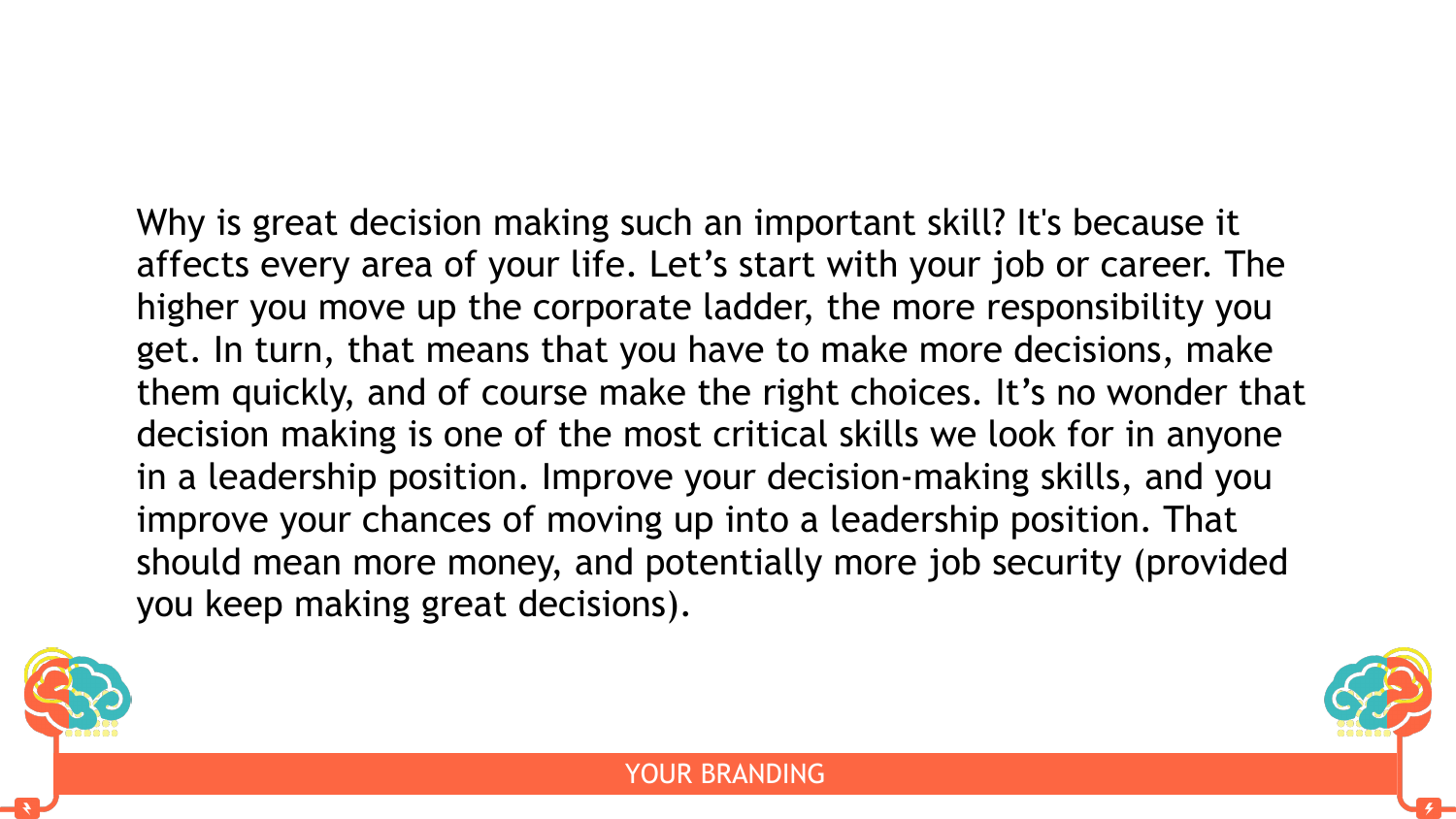Now let's look at your personal life. The decisions you make there also have a significant impact. Choosing the right spouse can have a massive effect on the years to come. So does your choice of where to live and what house to buy for example. It will impact your children (depending on how good the school systems are in your town), and of course, it will affect your net worth as real estate values go up or down.



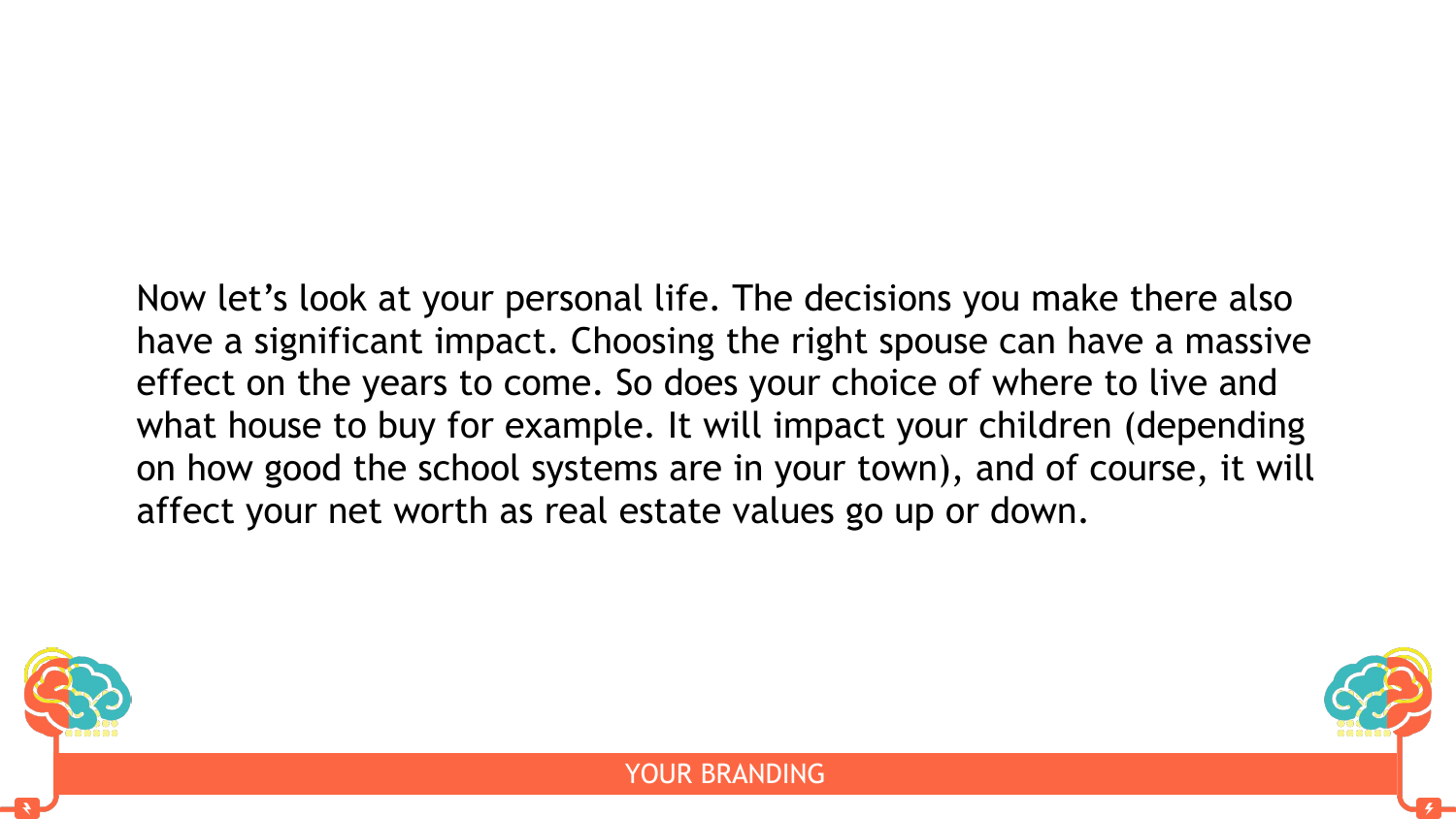But it isn't just the big decisions that have a big impact on our quality of life. It's also the small stuff, like picking the right foods to eat that stop you becoming overweight and adding to your health risks. It's also making or not making little everyday purchases that can either lead to a mountain of consumer debt or a sound and secure financial future.



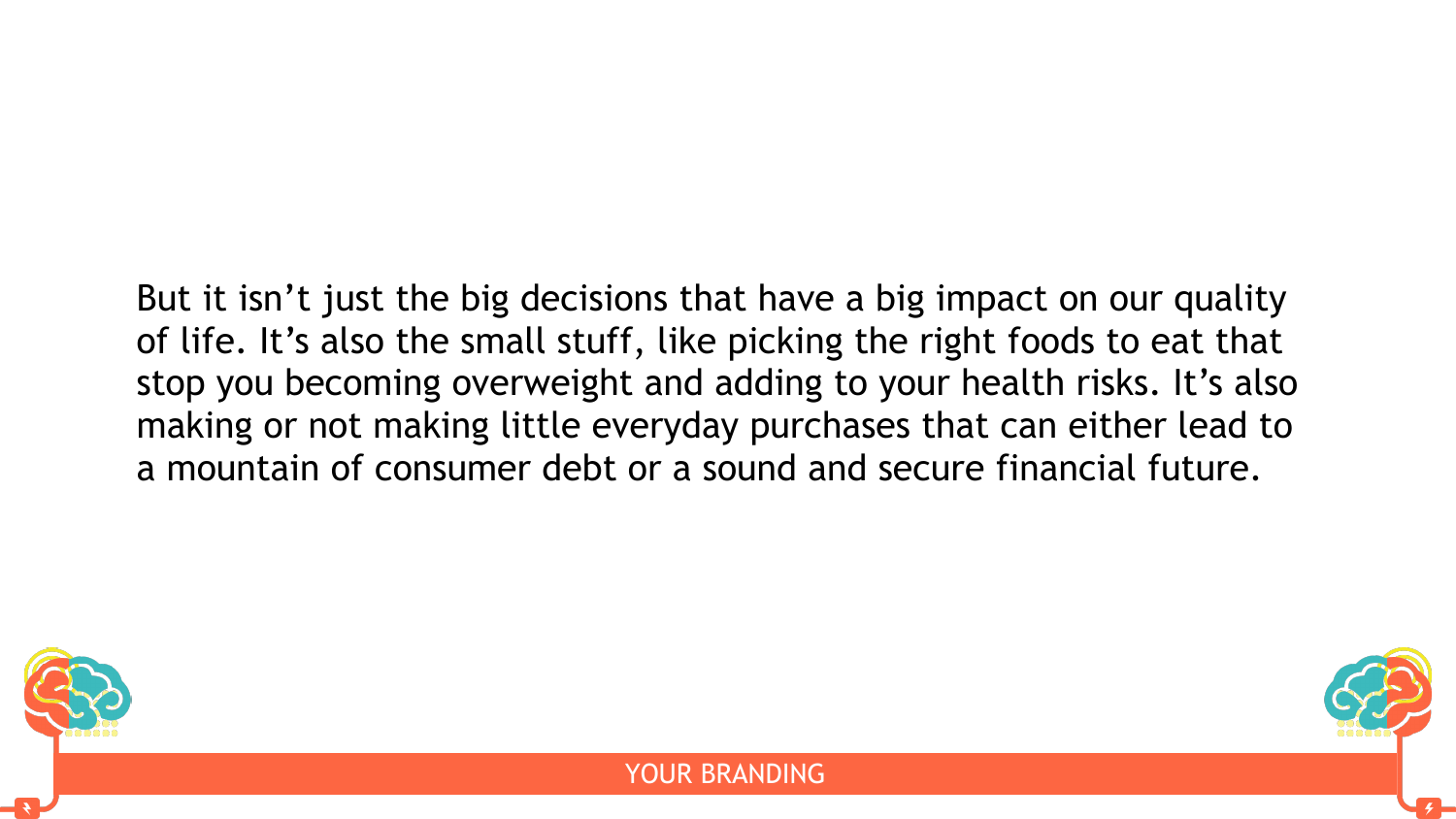Do you see how your decision-making skills have an impact on just about every area of your life? For example, the decision to use your time wisely will determine how much free time you have. Time for activity and fun with loved ones or enjoying your favorite hobby.





YOUR BRANDING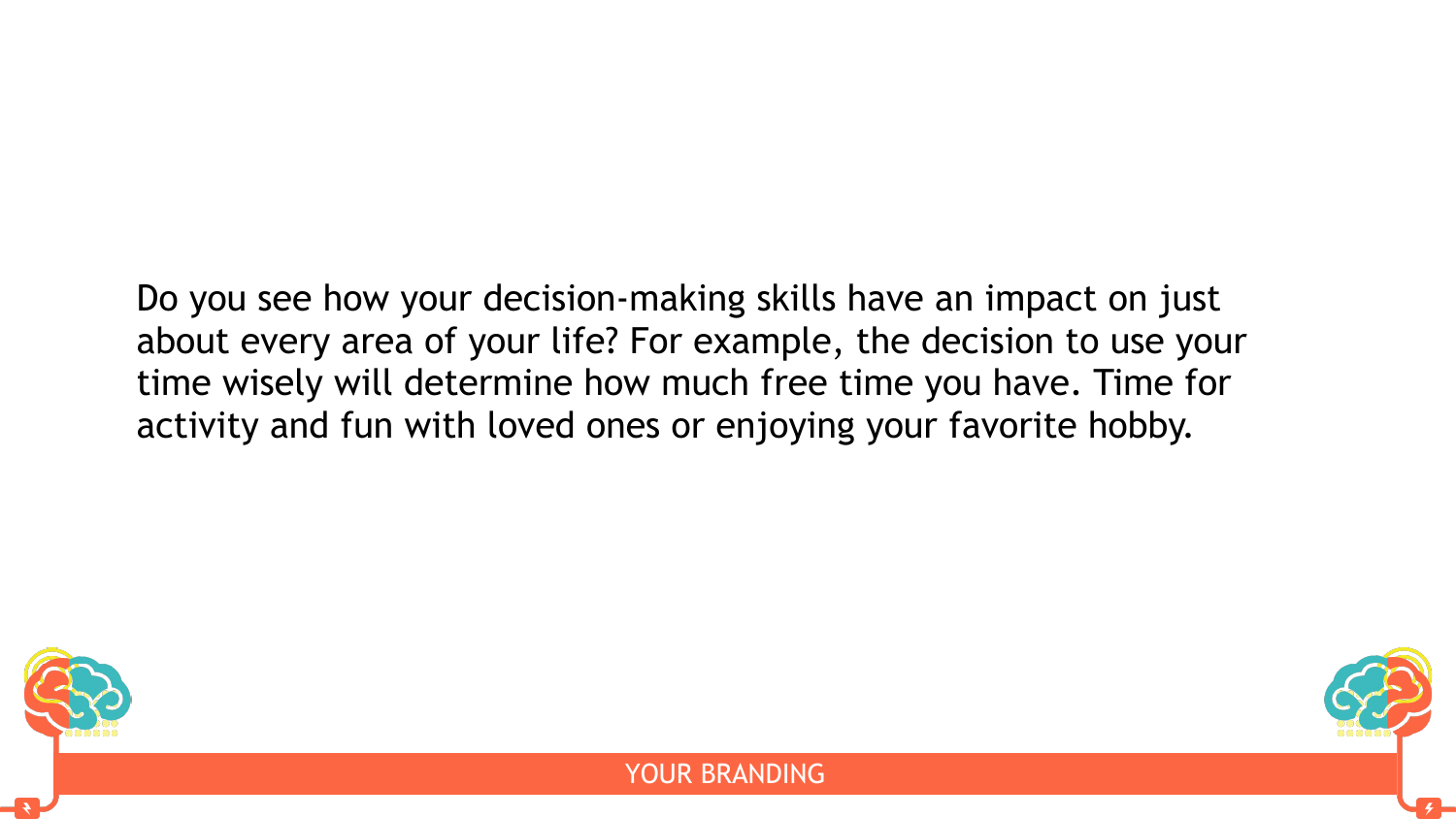I encourage you to examine the decisions you're making right now (both big and small) to find out how your skills are measuring up. Then challenge yourself to become better at decision making in general. There's a lot you can do to learn to make better decisions and to make them in a timely fashion. Don't you owe it to yourself and your loved ones to give yourself the best possible shot to craft the life you want? Getting good at making the right choices is a big part of that.